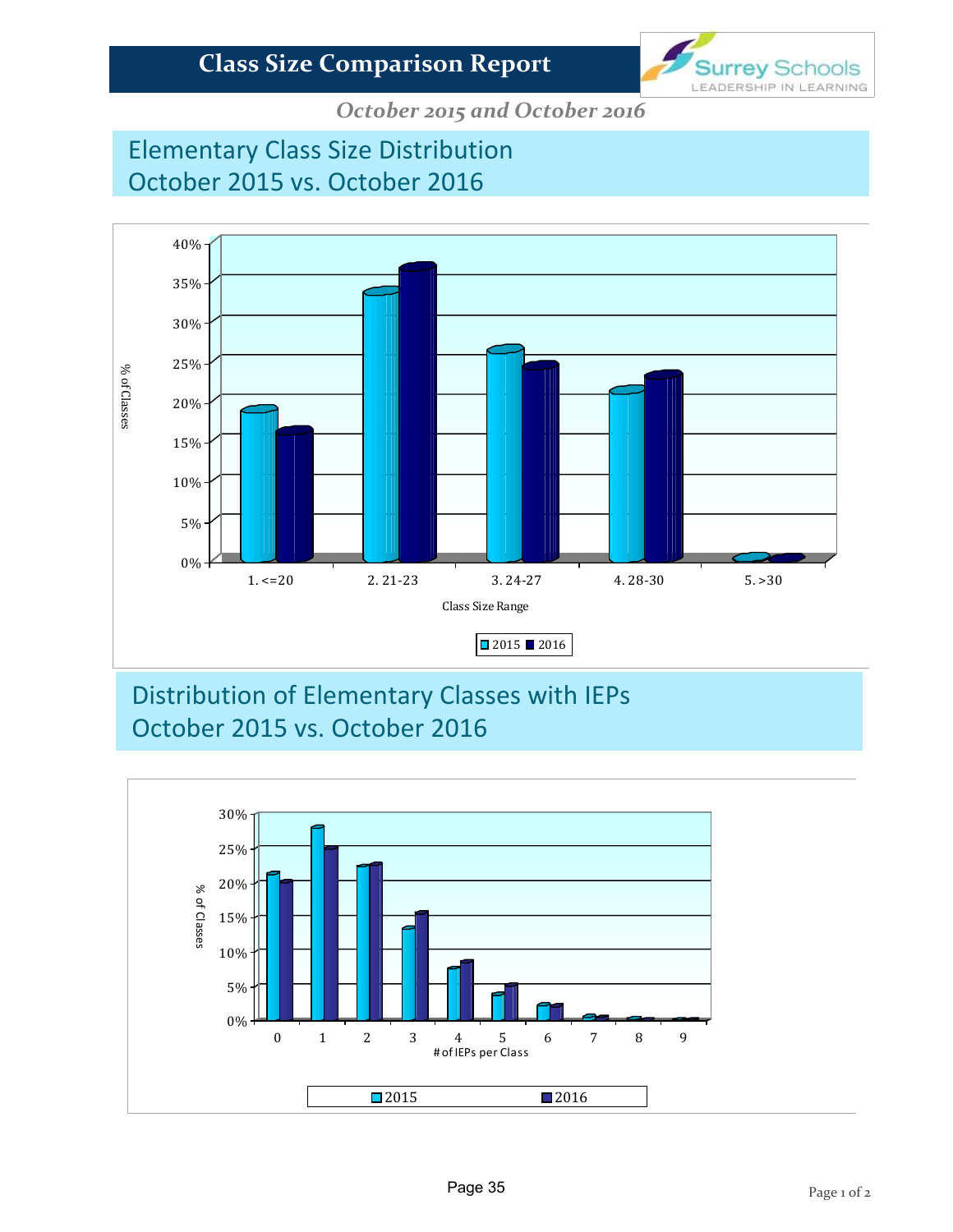

*October 2015 and October 2016*

# Secondary Class Size Distribution October 2015 vs. October 2016



# Distribution of Secondary Classes with IEPs October 2015 vs. October 2016

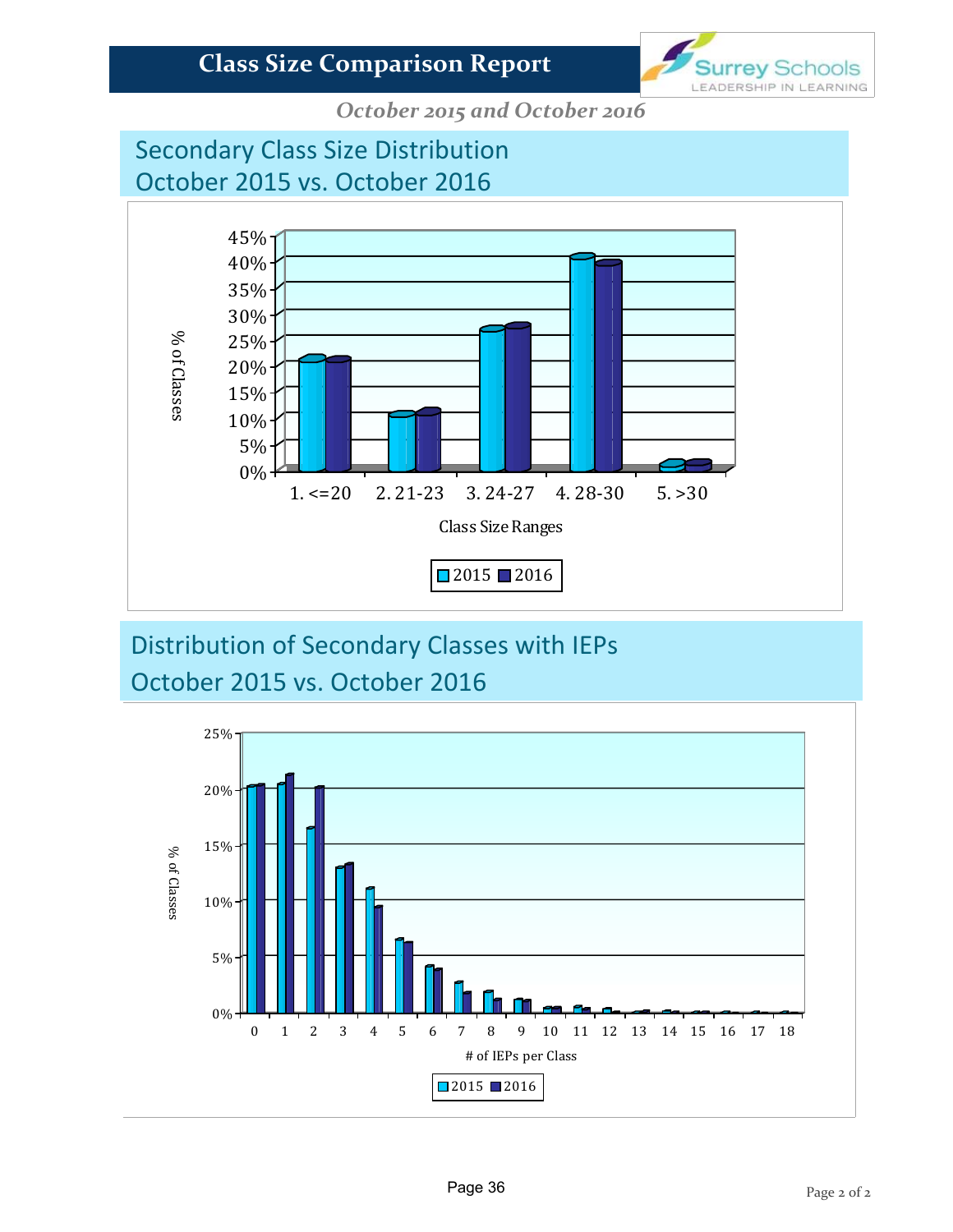## **2016‐17 Elementary Class Size Report**



*October 2016*

Total Number of Elementary Classes: 1732

\* No Kindergarten class exceeds 22 students

- \* No Primary class (including 3/4 splits) exceeds 24 students
- \* No Intermediate class (Grades 4‐7) exceeds 30 students

## Elementary Class Size Distribution



## Distribution of Classes with IEPs



Note: Students who have individualized education plans (IEPs) represent a wide range of abilities and learning needs. The number of students with IEPs should not be considered, on its own, as an accurate description of the class composition. Classroom teachers and principals consult regarding class composition and take into consideration many factors regarding the learning environment.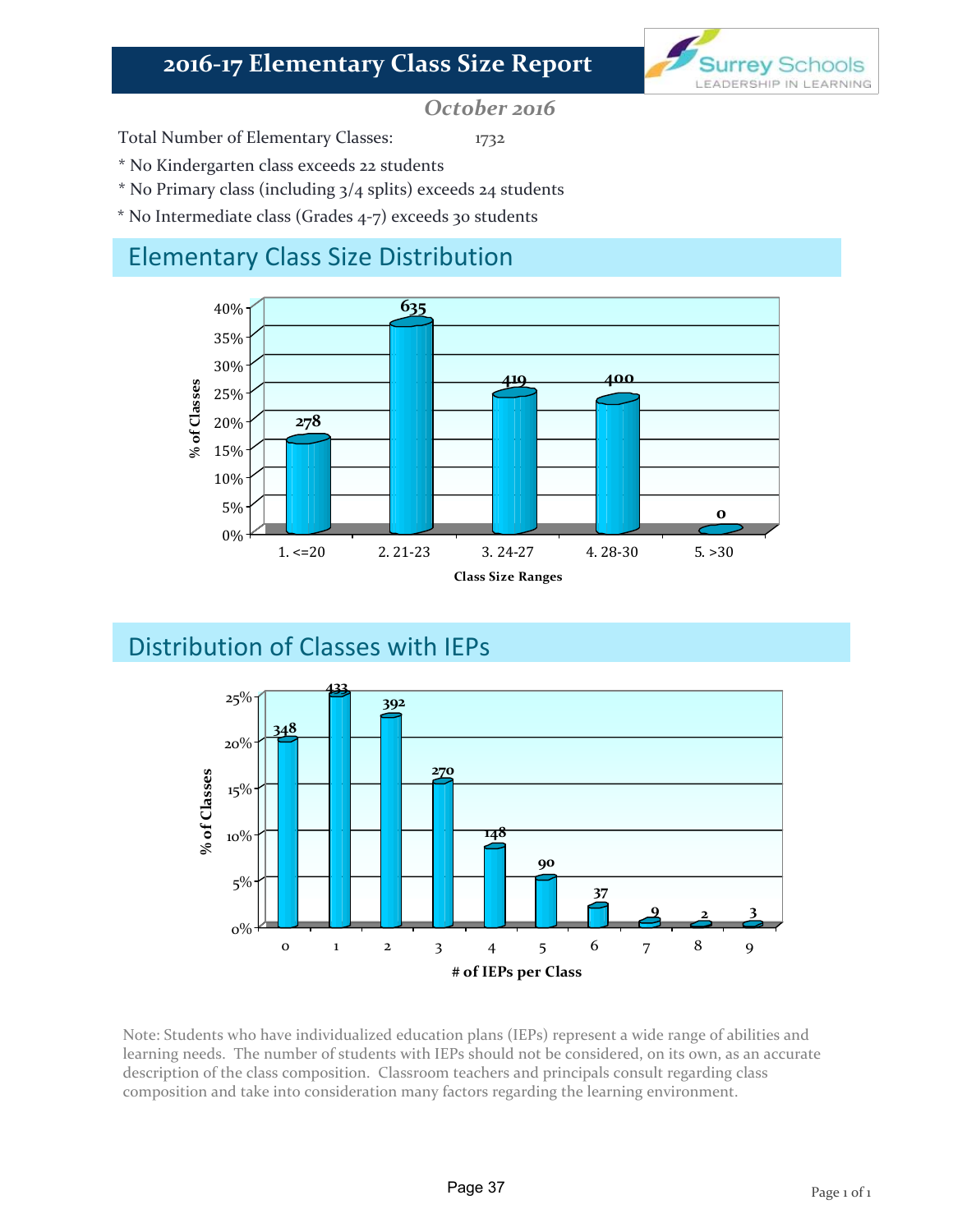

*October 2016*

## **Secondary Classes over 30 ‐ Count by School**

| Clayton Heights Sec            | 7           |
|--------------------------------|-------------|
| Earl Marriott Sec              | 1           |
| Elgin Park Sec                 | 1           |
| <b>Enver Creek Sec</b>         | $\bf{O}$    |
| <b>Fleetwood Park Sec</b>      | $\bf{o}$    |
| <b>Frank Hurt Sec</b>          | $\bf{O}$    |
| <b>Fraser Heights Sec</b>      | 6           |
| <b>Guildford Park Sec</b>      | $\bf{O}$    |
| Johnston Heights Sec           | 23          |
| Kwantlen Park Sec              | $\bf{O}$    |
| L A Matheson Sec               | 7           |
| Lord Tweedsmuir Sec            | $\bf{O}$    |
| North Surrey Sec               | 5           |
| Panorama Ridge Sec             | $\bf{O}$    |
| Princess Margaret Sec - Surrey | 10          |
| Queen Elizabeth Sec            | $\bf{O}$    |
| Semiahmoo Sec                  | $\mathbf 0$ |
| Sullivan Heights Sec           | $\bf{o}$    |
| <b>Tamanawis Sec</b>           | $\bf{O}$    |
| Total Number of Classes > 30   | 60          |

| List of Classes Over 30    | $Class$ # of<br>$\frac{1}{2}$ $\frac{1}{2}$ $\frac{1}{2}$ $\frac{1}{2}$ $\frac{1}{2}$ $\frac{1}{2}$ $\frac{1}{2}$ $\frac{1}{2}$ $\frac{1}{2}$ $\frac{1}{2}$ $\frac{1}{2}$ $\frac{1}{2}$ $\frac{1}{2}$ $\frac{1}{2}$ $\frac{1}{2}$ $\frac{1}{2}$ $\frac{1}{2}$ $\frac{1}{2}$ $\frac{1}{2}$ $\frac{1}{2}$ $\frac{1}{2}$ $\frac{1}{2}$ |  |
|----------------------------|-------------------------------------------------------------------------------------------------------------------------------------------------------------------------------------------------------------------------------------------------------------------------------------------------------------------------------------|--|
| <b>Clayton Heights Sec</b> |                                                                                                                                                                                                                                                                                                                                     |  |

| BIOLOGY <sub>11</sub>   | 31             |              |
|-------------------------|----------------|--------------|
| <b>HUMANITIES 8</b>     | 31             |              |
| PHYS ED 8 YEAR LONG     | 3 <sup>2</sup> |              |
| PHYS ED 8 YEAR LONG     | 3 <sup>2</sup> | $\mathbf{z}$ |
| <b>SCIENCE 10</b>       | 31             |              |
| <b>SCIENCE 9</b>        | 31             |              |
| <b>SOCIAL STUDIES 9</b> | 31             |              |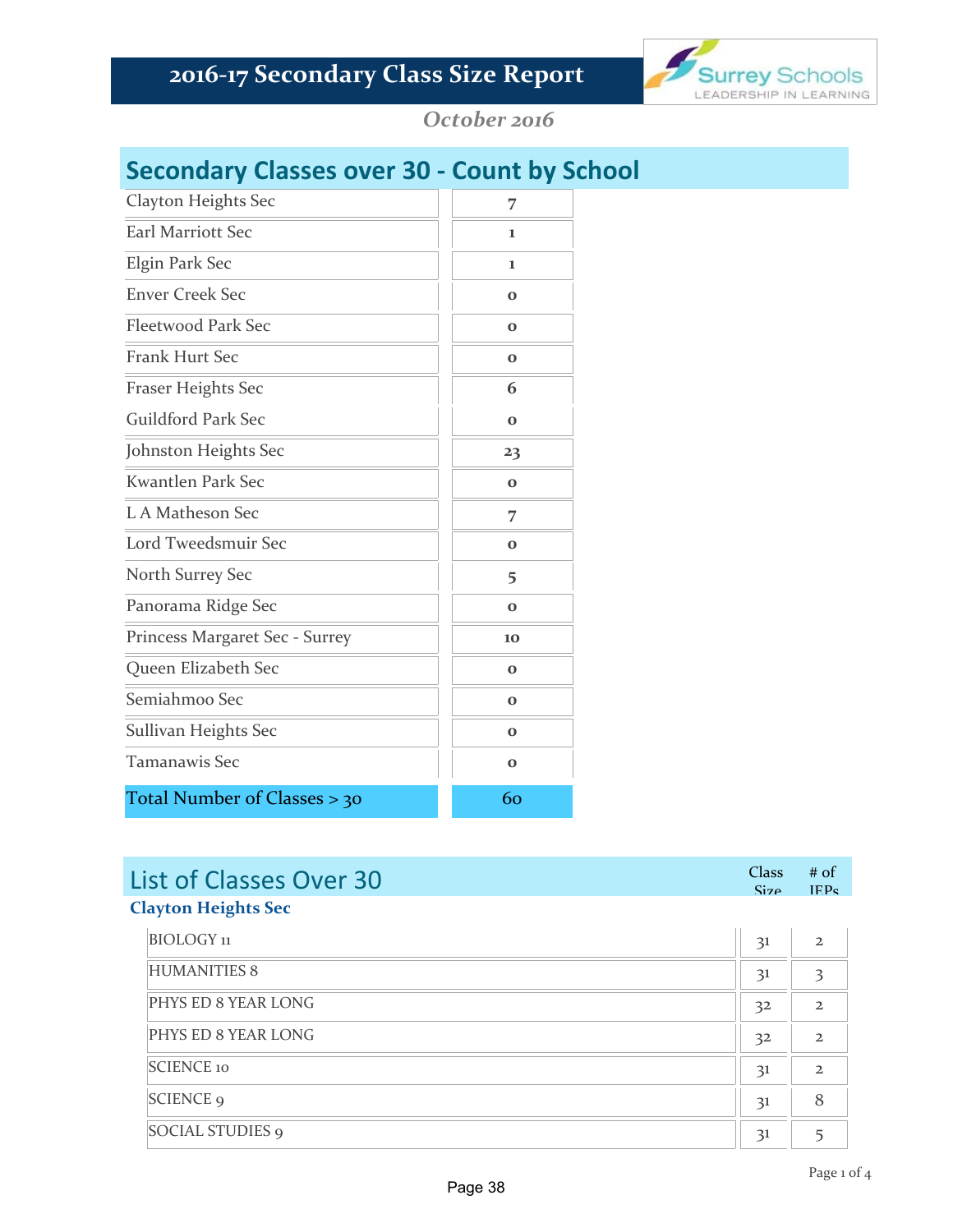

#### *October 2016*

#### **Earl Marriott Sec**

| FRIM - MATHEMATIQUES PRE-CALCUL 10 HONOURS |  |
|--------------------------------------------|--|
| Elgin Park Sec                             |  |

 $MA - PRE-CALCULUS$  12 0

#### **Fraser Heights Sec**

| MA AP CALCULUS BC 12A SCIENCE ACADEMY | 33 |   |
|---------------------------------------|----|---|
| <b>MA MATH 9 HONOURS</b>              | 33 |   |
| <b>MA PRE-CALCULUS 11</b>             | 31 |   |
| ML SPANISH 9                          | 31 | O |
| PHYSICAL AND HEALTH EDUCATION 8       | 31 |   |
| PHYSICAL AND HEALTH EDUCATION 9       | 31 |   |

#### **Johnston Heights Sec**

| <b>ARTS EDUCATION 8</b>           | 32 | 7                       |
|-----------------------------------|----|-------------------------|
| CHEMISTRY 11                      | 33 | $\mathbf{O}$            |
| <b>CHEMISTRY</b> 12               | 31 | $\mathbf{O}$            |
| <b>ENGLISH 10 YEARLONG</b>        | 31 | $\overline{\mathbf{3}}$ |
| ENGLISH LANGUAGE ARTS 9 YEARLONG  | 31 | 8                       |
| PHYSICAL AND HEALTH EDUCATION 9   | 31 | 5                       |
| PHYSICAL AND HEALTH EDUCATION 9   | 31 | $\mathbf{2}$            |
| PHYSICAL EDUCATION 10 YEARLONG    | 31 | 1                       |
| PHYSICAL EDUCATION 10 YEARLONG    | 31 | $\overline{4}$          |
| PRE-CALCULUS 11                   | 31 | $\mathbf{O}$            |
| PRE-CALCULUS 12                   | 33 | $\mathbf{O}$            |
| PRE-CALCULUS 12 MACA              | 31 | $\mathbf{O}$            |
| PRODUCT DESIGN 10                 | 31 | 1                       |
| <b>SCIENCE 10 YEARLONG</b>        | 31 | 7                       |
| <b>SCIENCE 9 YEARLONG</b>         | 31 | $\overline{2}$          |
| <b>SCIENCE 9 YEARLONG</b>         | 31 | $\overline{4}$          |
| <b>SCIENCE 9 YEARLONG</b>         | 32 | $\overline{4}$          |
| <b>SOCIAL STUDIES 10 YEARLONG</b> | 31 | $\overline{\mathbf{3}}$ |
| <b>SOCIAL STUDIES 10 YEARLONG</b> | 31 | $\overline{4}$          |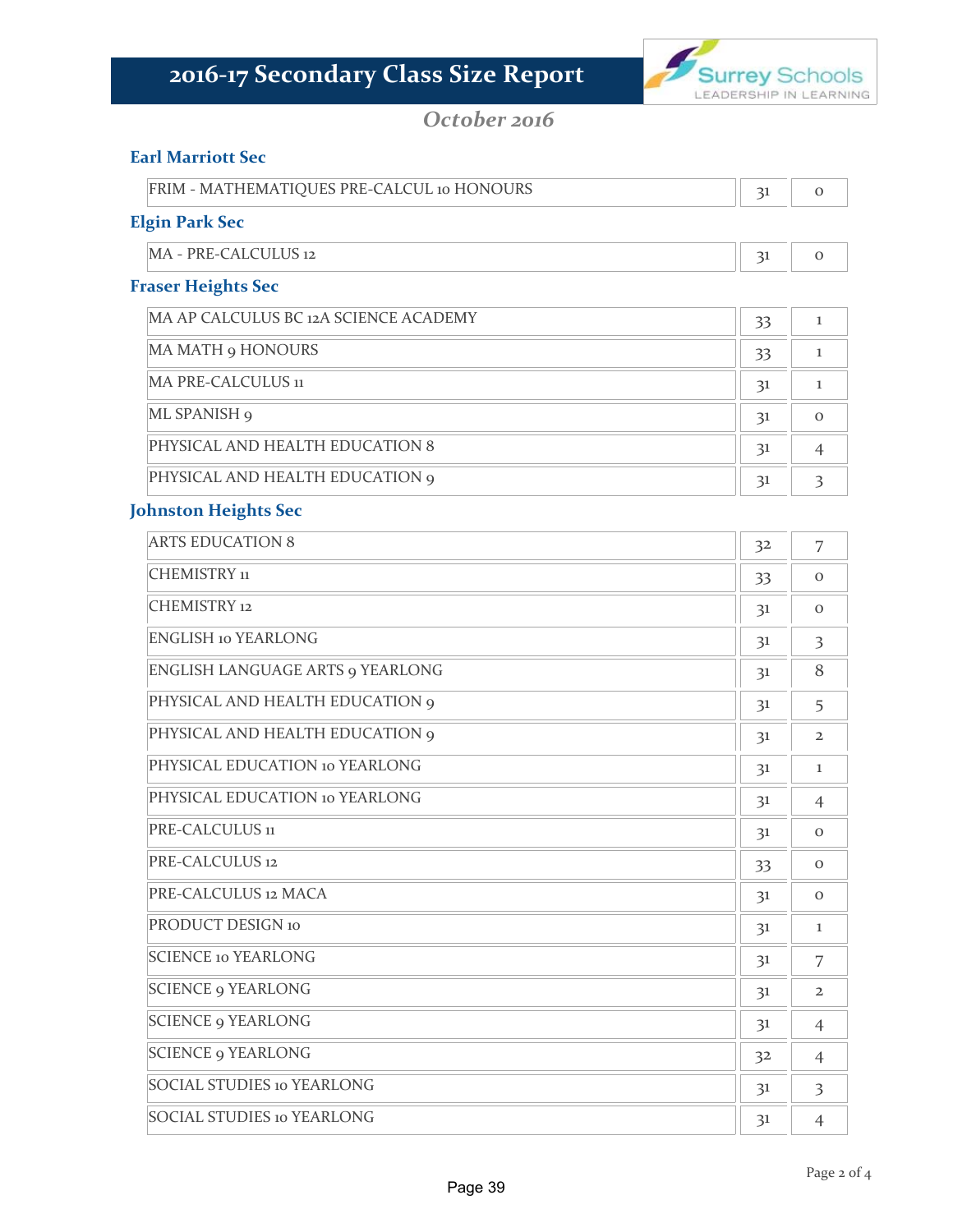

#### *October 2016*

| <b>SOCIAL STUDIES 9 YEARLONG</b> |                 |  |
|----------------------------------|-----------------|--|
| <b>SOCIAL STUDIES 9 YEARLONG</b> | 33              |  |
| VISUAL ARTS 10- GENERAL          | $\overline{31}$ |  |
| VISUAL ARTS 10- GENERAL          | 32              |  |

#### **L A Matheson Sec**

| MA- MATH FOUNDATIONS 11         | 31 | $\mathfrak{D}$ |
|---------------------------------|----|----------------|
| MA- PRE-CALCULUS 12             | 31 | $\Omega$       |
| PHYSICAL AND HEALTH EDUCATION 8 | 31 | $\Omega$       |
| PHYSICAL AND HEALTH EDUCATION 8 | 31 |                |
| $SS$ - LAW 12                   | 31 | $\mathbf{z}$   |
| $SS$ - LAW 12                   | 31 |                |
| <b>SS-SOCIAL JUSTICE 12</b>     | 31 |                |

#### **North Surrey Sec**

| <b>EN ENGLISH 10</b> | 31 |  |
|----------------------|----|--|
| LA FRENCH 10         | 31 |  |
| LA FRENCH 10         | 31 |  |
| <b>SC SCIENCE 08</b> | 31 |  |
| <b>SC SCIENCE 08</b> | 31 |  |

#### **Princess Margaret Sec ‐ Surrey**

| <b>EN ENGLISH 10</b>            | 3 <sup>1</sup> | 1              |
|---------------------------------|----------------|----------------|
| <b>EN ENGLISH 12</b>            | 31             | $\Omega$       |
| MA MATH 12- PRE-CALCULUS        | 35             | ı              |
| ML PUNJABI 08                   | 34             | $\Omega$       |
| PE PHYSICAL EDUCATION 09        | 3 <sup>2</sup> | $\overline{4}$ |
| PE PHYSICAL EDUCATION 09        | 3 <sup>1</sup> | $\mathbf{2}$   |
| <b>PE PHYSICAL EDUCATION 10</b> | 31             | 1              |
| <b>PE PHYSICAL EDUCATION 10</b> | 31             | $\overline{4}$ |
| PE PHYSICAL EDUCATION 10        | 3 <sup>1</sup> | L              |
| <b>SC SCIENCE 09</b>            | 31             | $\mathfrak{D}$ |